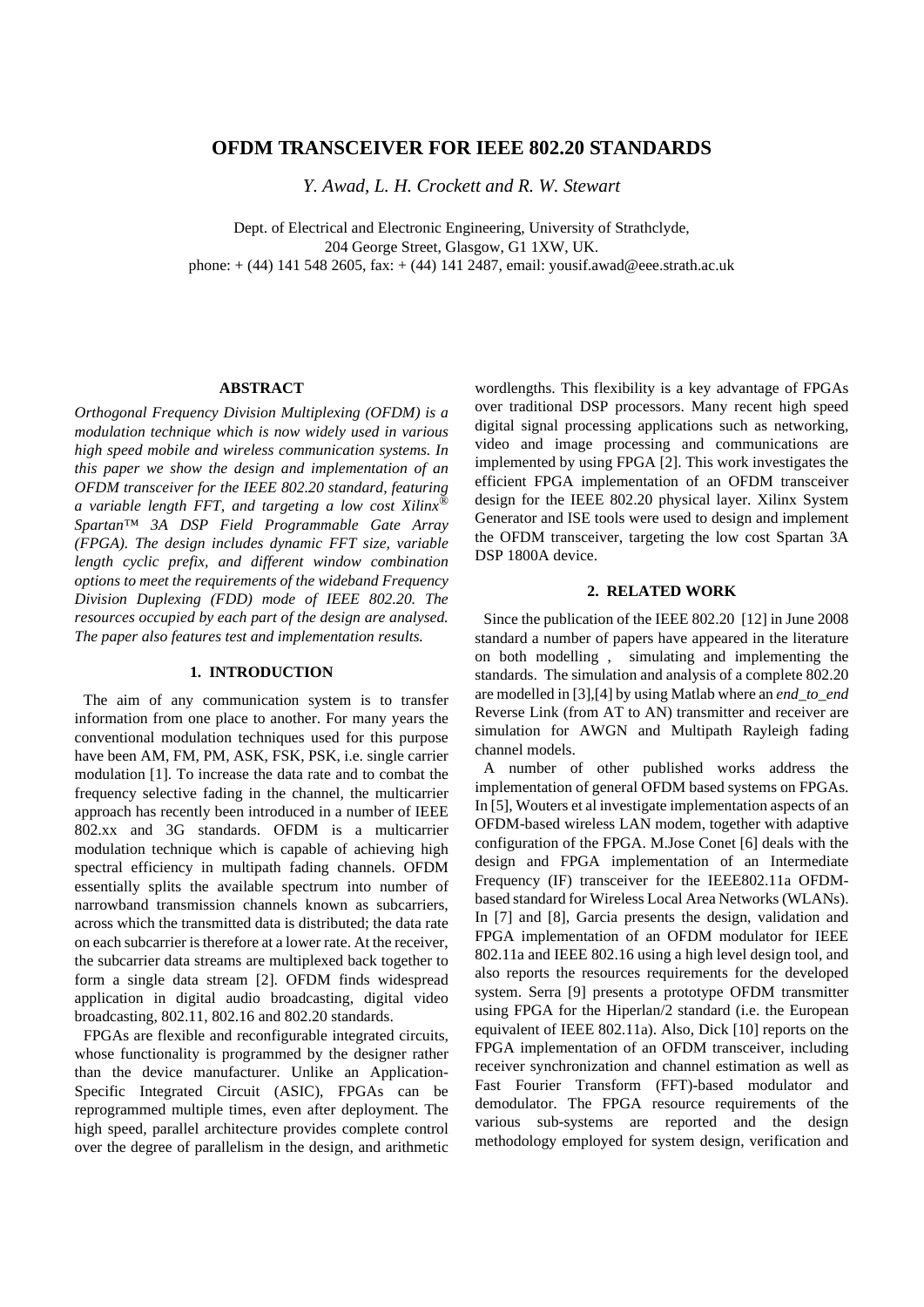FPGA implementation is described.

However, while all of the above work deals with OFDM implementations in general, they do not consider the IEEE 802.20 standard specifically. Therefore in this paper we present the design and implementation of OFDM transceiver for IEEE 802.20. In particular the work will address issues related to wordlengths, cost efficient implementations, and setting FFT sizes, cyclic prefix lengths and windows included within the standard.

#### **3. THE IEEE 802.20 STANDARD**

IEEE 802.20 is a standard for high-speed, reliable, cost effective broadband communication, and includes an OFDM wideband mode and a 625kHz Multi-Carrier (MC) mode. Time Division Duplexing (TDD) is supported by both the 625k-MC mode and the OFDM wideband mode; FDD duplexing is supported by the OFDM wideband mode only [11]. This paper is concerned with the FDD variant of the OFDM wideband mode.

Both the forward and reverse link use OFDM modulation. Transmission on the forward link is divided into superframes, where each Forward Link superframe consists of a preamble followed by a sequence of 25 Forward Link Physical Layer (NFLPHY) frames. The *FDDHalfDuplexTDDPartition* field of the Overhead Messages Protocol defines whether a guard interval is inserted between each of the NFLPHY frames. The alternative structures of an FDD forward link superframe are therefore as shown in Figure 1.



Transmission on the reverse link is also divided into units of superframes, with each superframe consisting of a sequence of 25 reverse link PHY frames, and the guard interval defined by the *FDDHalfDuplexTDDPartition* variable. The time corresponding to the forward link superframe preamble is left blank on the reverse link. The structure of an FDD reverse link superframe is shown in Figure 2..

Figure 2 - FDD Reverse Link Superframe Structure

The design presented is this paper specifies that *FDDHalfDuplexTDDPartition* = 1, i.e. that a guard interval is present in each of the forward and reverse links.

The OFDM symbol parameters for the different FFT sizes supported by IEEE 802.20 are given in Table 1, where  $N_{FFT}$ is the number of points in the FFT,  $T_{CHIP}$  is the duration of a chip,  $N_{CP}$  is the number of cyclic prefix, and  $T_{CP}$  is the duration of the cyclic prefix. The duration of the windowing guard interval, and the overall symbol, are given by  $T_{WGI}$  and  $T_S$ , respectively. and  $T_S$ , respectively.

**Table 1: Forward Link OFDM Symbol Specifications**

| <b>Parameter</b>                       | $N_{FFT}$<br>512      | $N_{FFT}$<br>1024                | $N_{FFT}$<br>2048            | <b>Units</b>    |
|----------------------------------------|-----------------------|----------------------------------|------------------------------|-----------------|
| Chip Rate                              | 4.9152                | 9.8304                           | 19.6608                      | Mcps            |
| $rac{1}{T_{CHIP}}$                     |                       |                                  |                              |                 |
| Subcarrier spacing                     | 9.6                   | 9.6                              | 9.6                          | kHz             |
| $rac{1}{T_{CHIP}N_{FFT}}$              |                       |                                  |                              |                 |
| Bandwidth of operation                 | $2.5 - 5$             | $5 - 10$                         | $10 - 20$                    | MH <sub>z</sub> |
| <b>Cyclic Prefix Duration</b>          | 6.51,<br>13.02.       | 6.51.<br>13.02,                  | 6.51,<br>13.02,              | $\mu s$         |
| $T_{CP} = N_{CP} N_{FFT} T_{CHIP}$     | 19.53,<br>or<br>26.04 | 19.53,<br><sub>or</sub><br>26.04 | 19.53,<br><b>or</b><br>26.04 |                 |
| $N_{CP} = 1, 2, 3,$ or 4               |                       |                                  |                              |                 |
| Windowing Guard Inter-<br>val          | 3.26                  | 3.26                             | 3.26                         | $\mu s$         |
| $T_{WGI} = \frac{T_{CHIP}N_{FFT}}{32}$ |                       |                                  |                              |                 |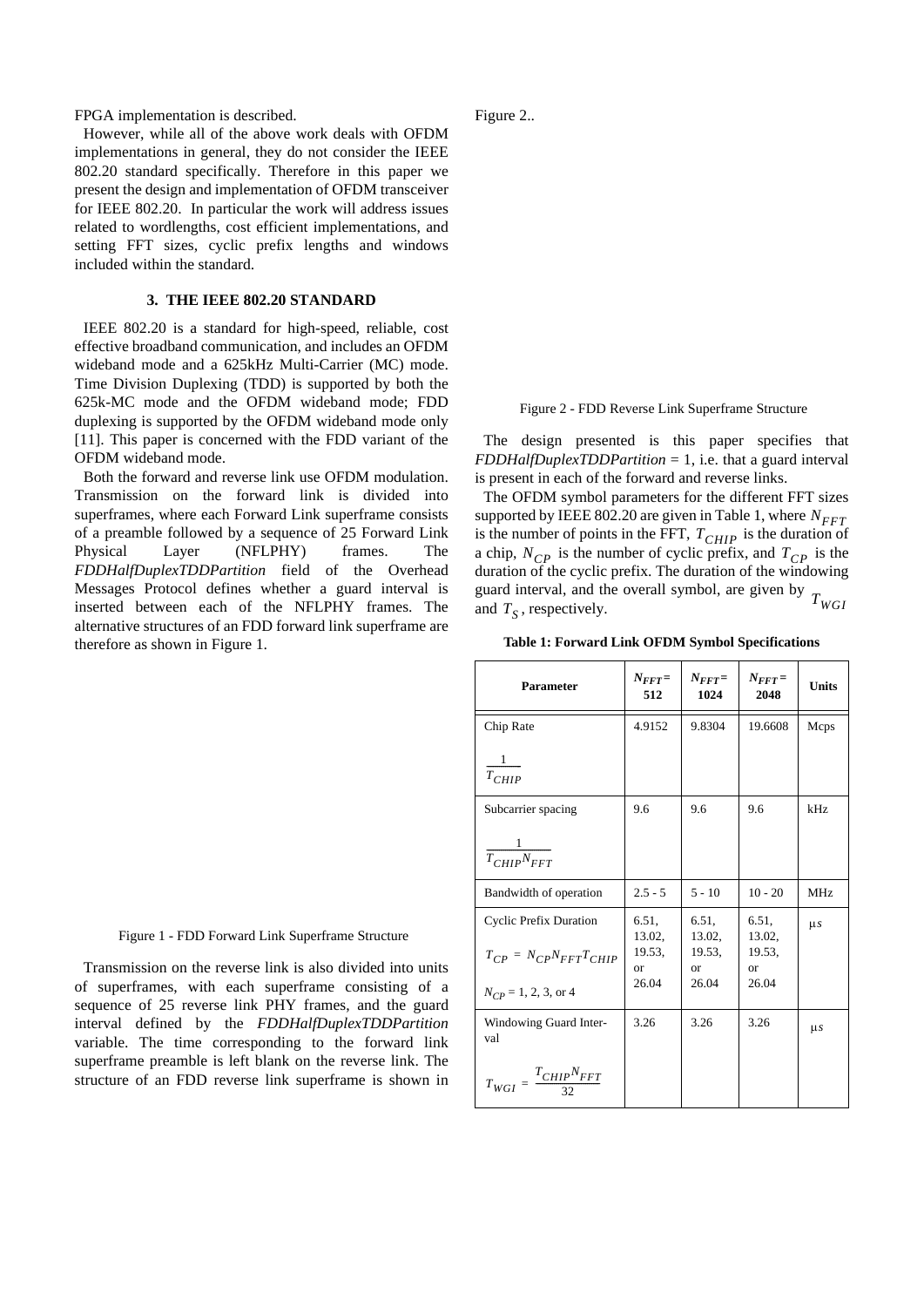**Table 1: Forward Link OFDM Symbol Specifications**

| <b>Parameter</b>                                                                                                  | $N_{FFT}$<br>512                                    | $N_{FFT}$<br>1024                                   | $N_{FFT}$<br>2048                                   | <b>Units</b> |
|-------------------------------------------------------------------------------------------------------------------|-----------------------------------------------------|-----------------------------------------------------|-----------------------------------------------------|--------------|
| <b>OFDM Symbol Duration</b><br>$T_s = N_{FFT} T_{CHIP \times}$<br>$\left(1+\frac{T_{CP}}{16}+\frac{1}{32}\right)$ | 113.93.<br>120.44,<br>126.95<br><b>or</b><br>133.46 | 113.93,<br>120.44,<br>126.95<br><b>or</b><br>133.46 | 113.93,<br>120.44,<br>126.95<br><b>or</b><br>133.46 | $\mu s$      |
| $N_{CP} = 1, 2, 3,$ or 4                                                                                          |                                                     |                                                     |                                                     |              |

.

 $T_{WGI}$ 

.

Figure 4 - Overlap and add operation for *EnableHalfDuplex* = 0

### Figure 3 - Time Domain Processing

$$
x(t) = \frac{1}{\sqrt{N_{FFT}}} \sum_{k=0}^{N_{FFT}-1} X_k e^{\frac{j2\pi \left(k-4-\frac{N_{FFT}}{2}\right)(t-T_{CP}-T_{START})}{N_{FFT}T_{CHIP}}}
$$
(1)

Figure 5 - Overlap and add operation for *EnableHalfDuplex* = 1

# **4. FPGA DESIGN**

$$
w(t) = \begin{cases} 0 & (t - T_{START}) < -T_{WGI} \\ 0.5 - 0.5 \cos\left(\frac{\pi (t + T_{WGI} - T_{START})}{T_{WGI}}\right) & -(T_{WGI} \le (t - T_{START})) < 0) \\ 1 & 0 \le (t - T_{START}) < T_{CP} + T_{FFT} \\ 0.5 + 0.5 \cos\left(\frac{\pi (t - T_{START} - T_{FFT})}{T_{WGI}}\right) & T_{CP} + T_{FFT} \le (t - T_{START}) < T_{S} \\ 0 & (t - T_{START}) \ge T_{S} \end{cases} \tag{1}
$$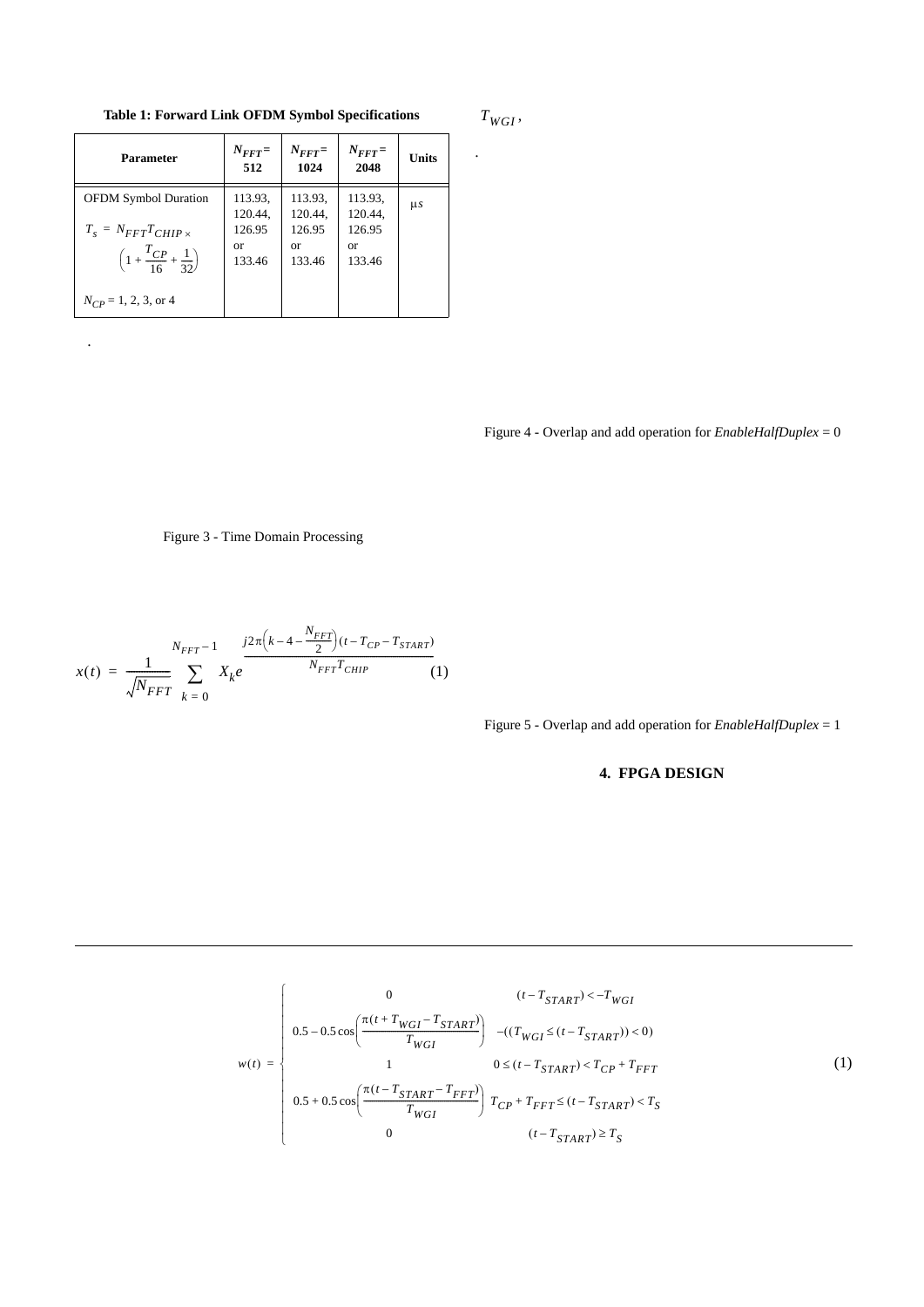Figure 6 - The Mapper

.

.

Figure 9 - Window generator circuit

Figure 7 - The IFFT Unit

IFFT output. The cyclic prefix circuit is shown in Figure 8.



Figure 10 - The demapper circuit

**5. RESULTS**

Figure 8 - Cyclic prefix adder circuit

.

.